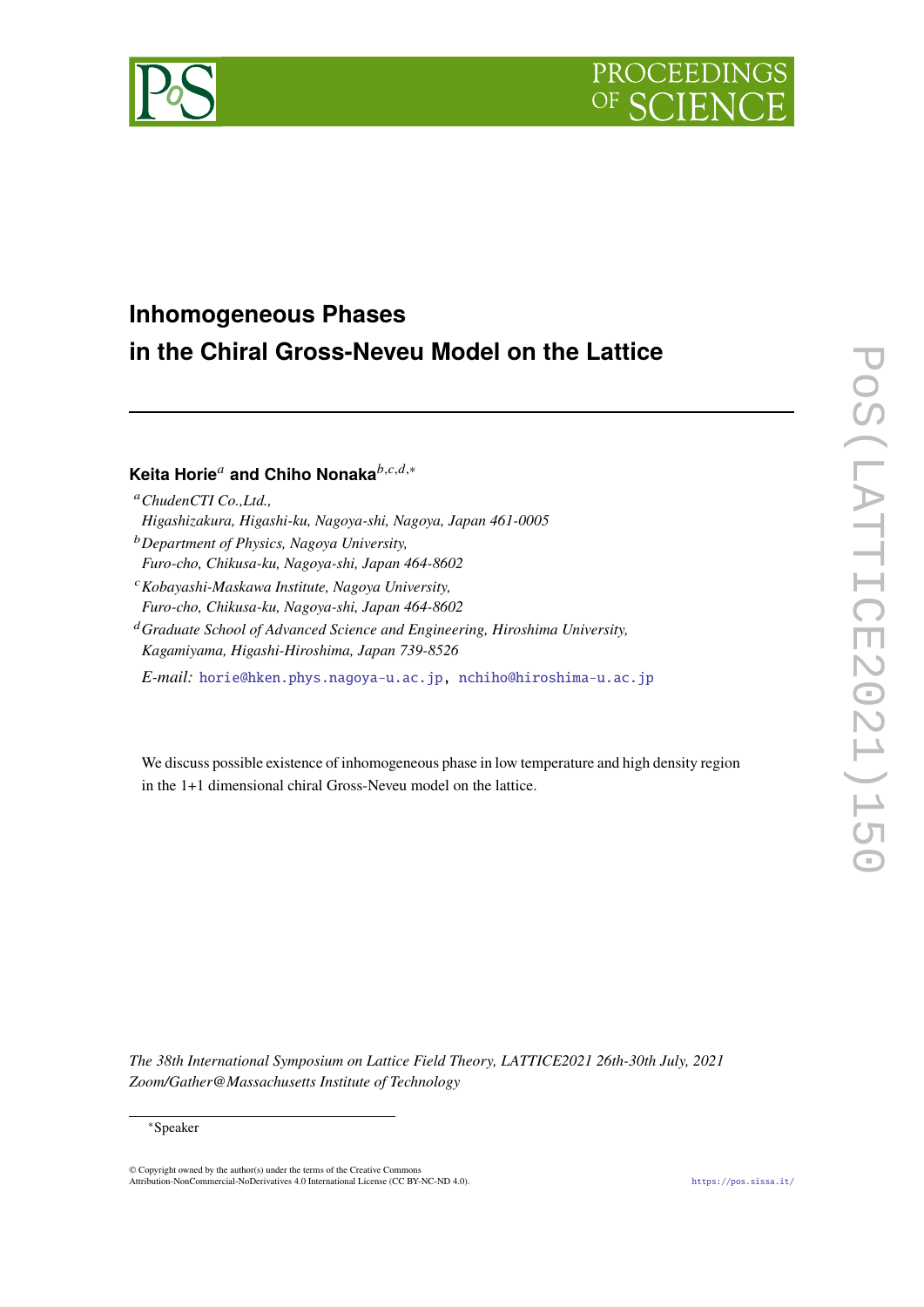# **1. Introduction**

Understanding the quantum chromodynamics (QCD) phase diagram is one of important issues in elemental particle physics, hadron physics and nuclear physics. In high temperature and low density region, intensive studies from both of theoretical side and experimental side clarify the QCD equation of state and even bulk properties of the QCD matter [\[1](#page-6-0)]. However, in low temperature and high density region, the QCD phase transition and possible phases in the QCD phase diagram are in the middle of being discussed. For example, though lattice QCD calculation is a powerful tool for investigation of non-perturbative aspects, usual Monte Carlo simulation is not applicable because of a notorious problem, the sign problem. High-energy heavy-ion collisions which achieve success to obtain information of Quark-Gluon Plasma in low density region can not reach the high density region at present. On other hand, the recent observation of neutron stars and gravity waves sheds light on exploration of the QCD equation of state at finite density which is revealed from relation between mass and radius of neutron star [\[2\]](#page-6-1).

In low temperature and high density region possible interesting phases are discussed from effective theories which exhibit the same symmetries as QCD, chiral symmetry. They are pion condensation, color super conducting phases and inhomogeneous chiral condensation. For spatial dependence of inhomogeneous chiral condensation, various kinds of structures are discussed; chiral density wave, kinks as solitonic solutions [[3](#page-6-2)]. Usually the investigations are limited to specific ansatz such as a selected set of Fourier modes. One of pioneering works is carried out without using ansatz for spacial structure of chiral condensation [[4\]](#page-6-3). Also, lattice calculation of the 1+1 Gross-Neveu  $(GN<sub>2</sub>)$  model is performed [\[5\]](#page-6-4). They focus on characteristic features of  $GN<sub>2</sub>$  model with finite number of flavor from comparison with those with infinite number of flavor [\[5\]](#page-6-4). Here, to obtain the insight of the QCD phase diagram at high density, we apply lattice simulation to the  $1+1$ dimensional chiral GN ( $\chi$ GN<sub>2</sub>) model which does not have the sign problem. In the  $\chi$ GN<sub>2</sub> model inhomogeneous chiral condensate exists in  $N_f \to \infty$  limit [[6](#page-6-5)].

This paper is organized as follows. We begin in Section 2 by showing brief explanation of the  $\chi$ GN<sub>2</sub> model. In Section 3 we explain the lattice simulation setup for the  $\chi$ GN<sub>2</sub> model. In Section 4, we show our numerical results of the  $\chi$ GN<sub>2</sub> model, temperature dependence of vacuum and inhomogeneous phase. We end in Section 5 with our conclusions.

# **2. The chiral Gross-Neveu Model**

The 1+1 dimensional chiral Gross-Neveu ( $\chi$ GN<sub>2</sub>) model is a relativistic quantum field theory describing  $N_f$  flavors of Dirac fermion with both scalar and pseudscalar four-fermion interaction terms. The fermions described by a field  $\psi = (\psi_1, \dots, \psi_{N_f})$  have two-component Dirac spinor indices. The lagrangian is given by

$$
\mathcal{L} = \bar{\psi} i \gamma^{\nu} \partial_{\nu} \psi + \frac{g^2}{2N_f} \left[ (\bar{\psi} \psi)^2 + (\bar{\psi} i \gamma^5 \psi)^2 \right], \tag{1}
$$

where  $g^2$  is a coupling constant. From point of view of QCD, important features of the  $\chi$ GN<sub>2</sub> model are asymptotic freedom and spontaneous symmetry breaking of continuum chiral symmetry in large  $N_f$  limit [[6](#page-6-5)]. In particular, because it has no sign problem, Monte Carlo simulation is applicable.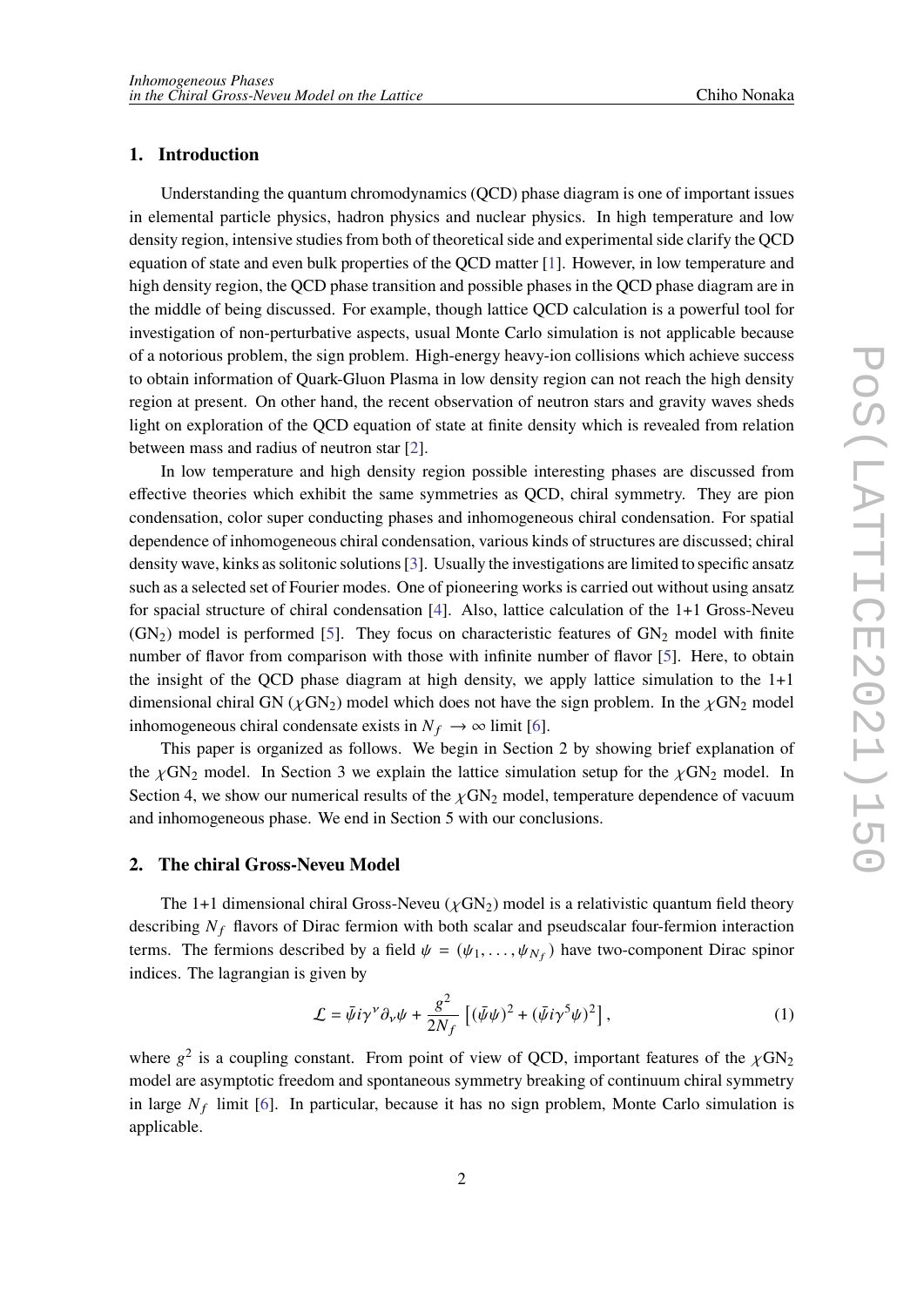To perform the fermion integration one follows Hubbard and Stratonovich by introducing an auxiliary scalar fields  $\sigma(x_1, x_2)$  and  $\pi(x_1, x_2)$  which are represented by the operators  $\bar{\psi}\psi$  and  $\bar{\psi}i\gamma_5\psi$ respectively in the integration terms,

$$
S_{\sigma,\pi} = \int dx_1 dx_2 \left[ \bar{\psi} M \psi + \frac{N_f}{2g^2} \left( \sigma^2 + \pi^2 \right) \right], \qquad Z = \int \mathcal{D} \bar{\psi} \mathcal{D} \psi \mathcal{D} \sigma \mathcal{D} \pi \, e^{-S_{\sigma,\pi}}, \qquad (2)
$$

where

<span id="page-2-1"></span><span id="page-2-0"></span>
$$
M = \gamma_{\nu}\partial_{\nu} + \sigma + i\gamma_{5}\pi - \gamma_{2}\mu
$$
\n(3)

is the Dirac operator. In Eqs. ([2](#page-2-0)) and ([3](#page-2-1)) a chemical potential  $\mu$  is included for study on the system at finite fermion density. Expectation values of operators  $O(\psi, \bar{\psi}, \sigma, \pi)$  in the grand canonical ensemble are given by

$$
\langle O \rangle = \frac{1}{Z} \int \mathcal{D}\bar{\psi} \mathcal{D}\psi \mathcal{D}\sigma \mathcal{D}\pi \, O(\psi, \bar{\psi}, \sigma, \pi) e^{-S_{\sigma, \pi}}.
$$
 (4)

Note that the integration is over fermion fields, which are anti-periodic in the Euclidean time direction, with period  $\beta = 1/T$ , while the auxiliary scalar fields are periodic.

Integrating over the fermion fields leads to

$$
S_{\text{eff}} = \frac{1}{2g^2} \int dx_1 dx_2 \left(\sigma^2 + \pi^2\right) - \log \det M, \qquad Z = \int \mathcal{D}\sigma \mathcal{D}\pi \, e^{-N_f S_{\text{eff}}}
$$
 (5)

with expectation values of operators  $O(\sigma, \pi)$  given by

$$
\langle O \rangle = \frac{1}{Z} \int \mathcal{D}\sigma \mathcal{D}\pi \, O(\sigma, \pi) e^{-N_f S_{\text{eff}}}.
$$
 (6)

#### **3. Simulation setup**

We determine lattice simulation setup of the  $\chi$ GN<sub>2</sub> model by reference to that of the GN<sub>2</sub> model [\[5\]](#page-6-4). To explore the existence of an inhomogeneous phase and the  $\mu$ -T phase diagram in the  $\chi$ GN<sub>2</sub> model, we generate a large number of ensembles of field configurations  $\sigma(\mathbf{x})$  and  $\pi(\mathbf{x})$ (Tab. 1). We employ naive fermion for analyses. In the previous study on the  $GN_2$  model [\[5\]](#page-6-4), they found that there is no lattice fermion dependence to the phase structure of the  $GN_2$  model, using naive fermion and SLAC fermion. It suggests that one can use both kinds of fermion actions. We fix the spatial extents  $N_s$  to  $N_s = 32$  in the calculation, though  $N_s = 64$  is used in Ref. [\[5\]](#page-6-4). Furthermore we also find that in the homogeneous phase  $N_s = 32$  is enough large to give the same phase structure as that in continuum theory with large  $N_f$  [\[7\]](#page-6-6). We carry out the calculation on  $N_t = 4, 6, \ldots$  32 due to the limitation of evaluation of fermion determinant in naive fermion.

#### **4. Numerical results**

#### **4.1 Finite temperature at**  $\mu = 0$

First we investigate the phase structure of the  $\chi$ GN<sub>2</sub> model at vanishing chemical potential, changing temperature. We calculate the expectation values of  $\Sigma^2 = \langle \bar{\sigma}^2 \rangle$  and  $\Pi^2 = \langle \bar{\pi}^2 \rangle$  as a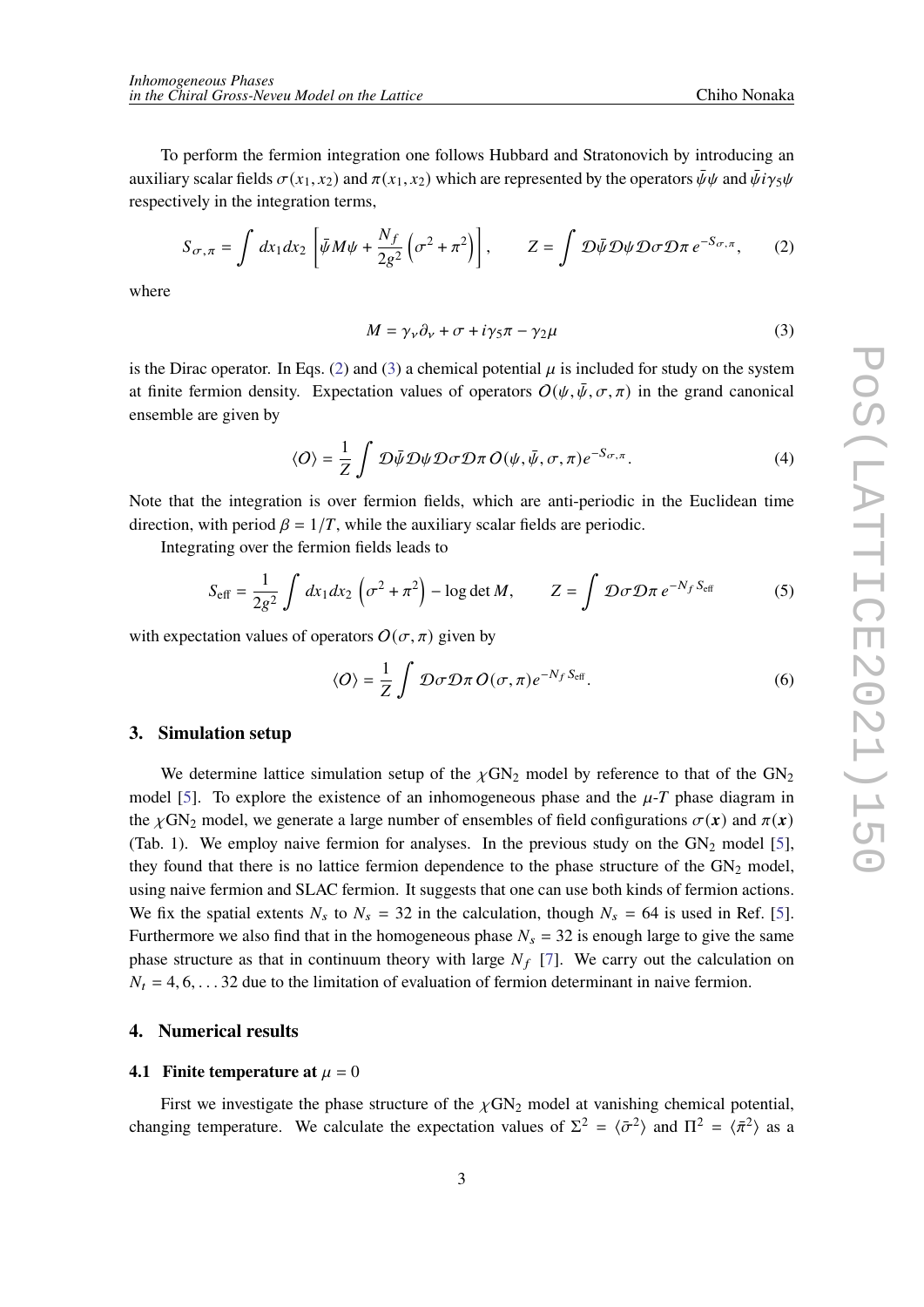|       |    | fermion $N_f$ $N_s = L/a$ $N_t = 1/Ta$                            | $a\Delta_0$ | $\mu/\Delta_0$                     |
|-------|----|-------------------------------------------------------------------|-------------|------------------------------------|
|       |    |                                                                   |             | 1.9332 0.4153(3) 0.0, 0.8886       |
| naive | 32 | $4, 6, \ldots, 32 \quad 1.8132 \quad 0.3791(2) \quad 0.0, 0.8886$ |             |                                    |
|       |    |                                                                   |             | $1.7132$ $0.3436(2)$ $0.0, 0.8886$ |

**Table 1:** Ensembles of field configurations for the  $\chi$ GN<sub>2</sub> model.

function of Monte Carlo time  $\tau$  (Fig. [1](#page-3-0) (a)). Here we measure the observables on thermalized configurations separated by 10 Monte Carlo units. We observe that amplitudes of  $\Sigma^2$  and  $\Pi^2$  are not constant: they are fluctuating to Monte Carlo time with negative correlation to the other. This behavior suggests that  $\Delta^2 = \Sigma^2 + \Pi^2$  is constant. In Fig. [1](#page-3-0) (b) we show  $\Delta^2$  as a function of Monte Carlo time  $\tau$ . The values of  $\Delta^2$  are constant, which means that  $\Delta^2$  is a candidate of an order parameter for chiral symmetry in the  $\chi$ GN<sub>2</sub> model.

<span id="page-3-0"></span>

**Figure 1:** (a)  $\Sigma^2$  (light blue solid line) and  $\Pi^2$  (orange solid line) as a function of Monte Carlo time. (b)  $\Delta^2$ (magenta solid line) as a function of Monte Carlo time (b), together with  $\Sigma^2$  and  $\Pi^2$ .

In Fig. [2](#page-4-0),  $\Delta^2$  as a function of temperature is shown at vanishing chemical potential. Here we perform the calculation with coupling constants  $g^2$ =1.7132, 1.8132 and 1.9332 to check lattice spacing dependence. We normalize values  $\Delta^2$  by  $\Delta_0^2$  which is measured at  $N_s = 64$  corresponds to  $T = 0$ . The behavior of  $\Delta^2$  as a function of T is consistent among the three couplings. The lattice spacing dependence to  $\Delta^2$  is negligible within the couplings, though further investigation with more variation of coupling is needed [[8](#page-6-7), [9\]](#page-6-8). The value of  $\Delta^2$  at low temperature is around 1 and starts to decrease at  $T/\Delta_0 \sim 0.09$  and approaches 0. Even in  $N_f = 8$  the chiral symmetry is broken at vanishing temperature and is restored at finite temperature. This is the same as that in large  $N_f$ limit [\[6\]](#page-6-5). In large  $N_f$  limit behavior of the  $\chi$ GN<sub>2</sub> model is the same as that of the GN<sub>2</sub> model [6].

In Fig. [3](#page-4-0) we compare the temperature dependence of  $\Delta^2$  and that of  $\Sigma^2$ . Here we adjust the value of the coupling so that lattice spacing in both cases is the same (Tab. [2\)](#page-4-1). In the  $GN_2$  model  $\Sigma_0$ is fixed at  $N_s = 32$  which corresponds to  $T = 0$ . The result also implies that in  $N_f = 8$  the behavior of physical observables is already same as that in large  $N_f$  limit.

However, there are several caveats to existence of homogeneous phase in the calculation. Most serious issue is the lattice size. If the lattice size is not enough large to include the entire structure of fluctuation of  $\Delta$ , only part of it is observed and the behavior of it is not distinguished from that in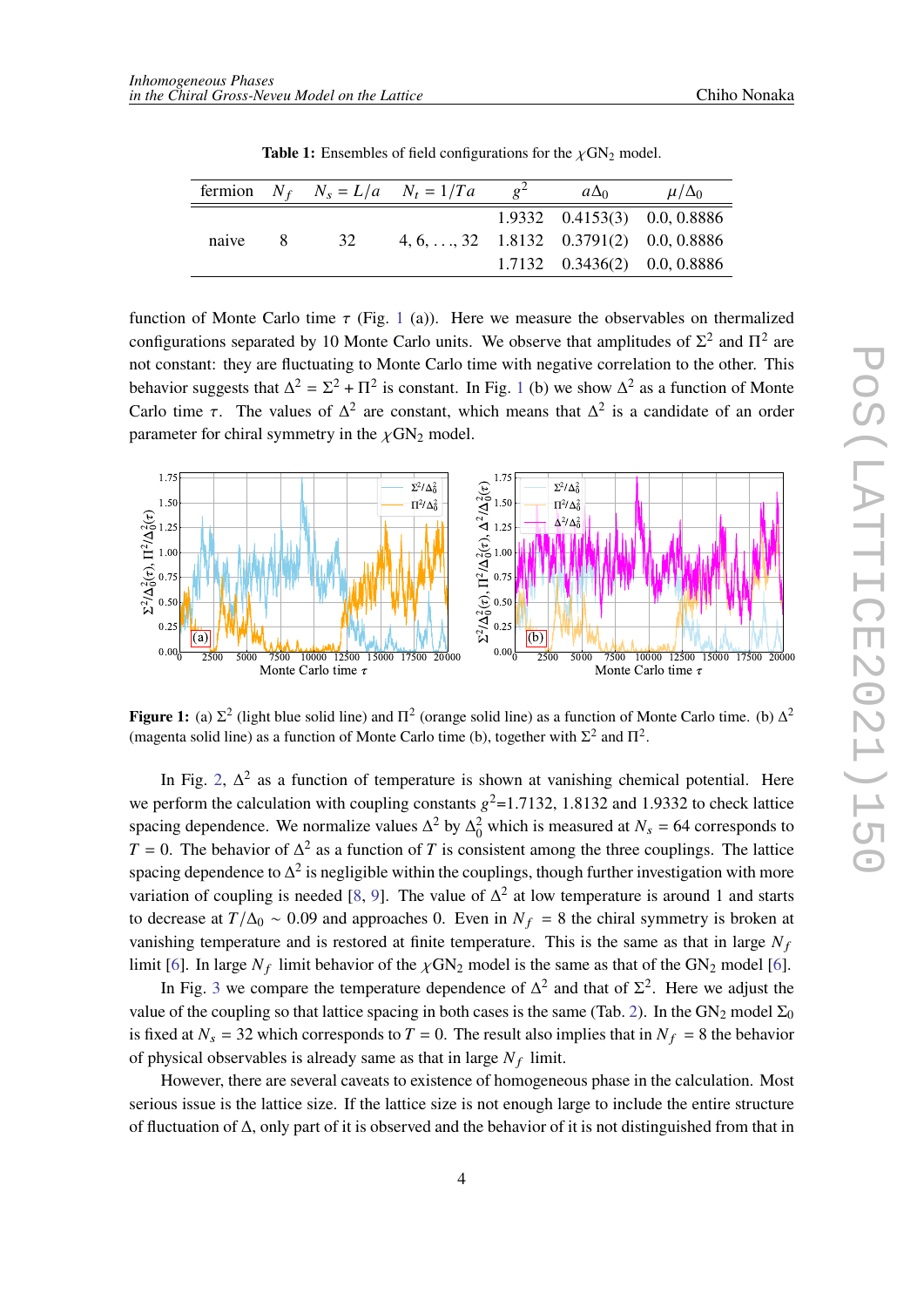| Table 2: Ensembles of field configurations for the $GN_2$ model. |
|------------------------------------------------------------------|
|------------------------------------------------------------------|

<span id="page-4-1"></span>

|  |            | fermion $N_f$ $N_s = L/a$ $N_t = 1/Ta$ $g^2$ | $a\sigma_0$ $\mu/\sigma_0$ |  |
|--|------------|----------------------------------------------|----------------------------|--|
|  | naive 8 32 | $2, 4, 6, \ldots, 64$ 1.9132 0.4190(1) 0.0   |                            |  |

inhomogeneous phase. Therefore further investigation of behavior of  $\Delta$  with small lattice spacing and large lattice size is indispensable.

<span id="page-4-0"></span>

**Figure 2:**  $\Delta^2$  as a function of temperature  $T/\Delta_0$ in the  $\chi$ GN<sub>2</sub> model, in the case of  $g^2 = 1.7132$ (light blue solid line), 1*.*8132 (orange solid line) and 1*.*9332 (red solid line).



**Figure 3:** Comparison between temperature  $T/\Sigma_0$ dependence of  $\Sigma^2$  in the GN<sub>2</sub> model and temperature  $T/\Delta_0$  dependence of  $\Delta^2$  in the  $\chi$ GN<sub>2</sub> model.

#### **4.2 Analysis on inhomogeneous phase**

We investigate existence of inhomogeneous phase in low temperature and high chemical potential region. We focus on spatial correlation functions of  $\sigma$  and  $\pi$ ,

$$
C_{\sigma\sigma}(x) = \frac{1}{N_t N_x} \sum_{t,y} \langle \sigma(t, y+x)\sigma(t, y) \rangle,
$$
 (7)

$$
C_{\pi\pi}(x) = \frac{1}{N_t N_x} \sum_{t,y} \langle \pi(t, y+x) \pi(t, y) \rangle.
$$
 (8)

In Fig. [4](#page-5-0) we show correlation functions of  $C_{\sigma\sigma}$  and  $C_{\pi\pi}$  as a function of spatial lattice  $n_x$  at (a)  $(T/\Delta_0, \mu/\Delta_0) = (0.1204, 0.8886)$  and (b)  $(T/\Delta_0, \mu/\Delta_0) = (0.1003, 0.8886)$ . We find that at both temperatures correlators of  $C_{\sigma\sigma}$  and  $C_{\pi\pi}$  are fluctuating as a function of  $n_x$ , which originates from the existence of inhomogeneous phase. In the case of  $T/\Delta_0 = 0.1204$  the behavior of  $C_{\sigma\sigma}$  is almost the same as that of  $C_{\pi\pi}$ , though small deviation of amplitude between them is observed. In the case of lower temperature (b), the period of fluctuation of correlators does not change, but amplitude of them becomes larger. In effective theory the amplitude of fluctuation is related with the order parameter of chiral symmetry [[6](#page-6-5)]. Again, the deviation between amplitude of  $C_{\sigma\sigma}$  and that of  $C_{\pi\pi}$ becomes large. It may imply consequence of phase shift between  $\sigma$  and  $\pi$ . However, it may also suggest too small lattice size and rough lattice spacing where the maximum value of the amplitudes and entire structure of correlators are not caught correctly. More investigation with smaller lattice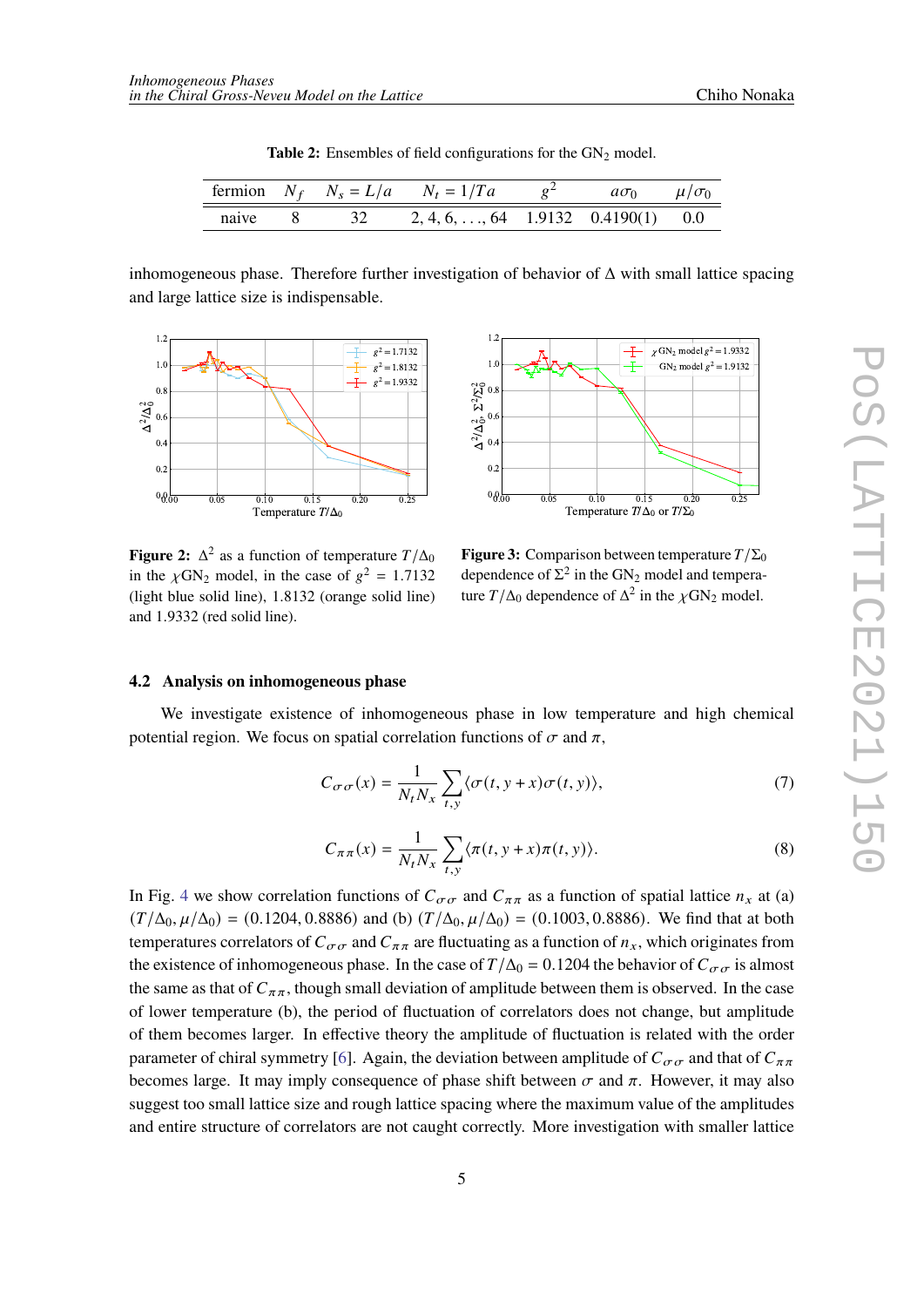spacing and large lattice size calculation is needed. In our lattice size, only one cycle of fluctuation of  $C_{\sigma\sigma}$  and  $C_{\pi\pi}$  is included. In spite of  $N_f = 2$  calculation, very clear spiral structure is observed on fine lattice spacing like  $a\Delta_0 = 0.19$  and 0.08 [\[8\]](#page-6-7). They also investigate density dependence of the spiral structure.

<span id="page-5-0"></span>

**Figure 4:** Correlation functions  $C_{\sigma\sigma}$  and  $C_{\pi\pi}$  as a function of spatial lattice  $n_x$  at (a)  $(T/\Delta_0, \mu/\Delta_0)$  =  $(0.1204, 0.8886)$  and (b)  $(T/\Delta_0, \mu/\Delta_0) = (0.1003, 0.8886)$ .

In Fig. [5](#page-5-1) we show the correlation function of  $\Delta$ . The analyses on homogeneous phase suggest that the order parameter of chiral symmetry in the  $\chi$ GN<sub>2</sub> model is not Σ or Π itself, but Δ. It is consistent with large  $N_f$  limit [[6](#page-6-5)]. Because  $\Delta$  is not fluctuating, the signal of correlation function of  $\Delta$  is more clearly than that of  $\Sigma$  or  $\Pi$ . The amplitude of the correlation function of  $\Delta$  is larger, as temperature is lower. The same tendency is observed in Refs. [\[8,](#page-6-7) [9\]](#page-6-8). The amplitude of  $\Delta$  is around twice as large as those of  $\Sigma$  and  $\Pi$ . Though detailed comparison between them is too early, because of small lattice size and rough lattice spacing in the current calculation. However, because  $\Delta$  consists of  $\Sigma$  and  $\Pi$ , we will be able to extract detailed information from  $\Delta$  even in small lattice. Here, we can not obtain clear signal of the cross terms of  $\sigma$  and  $\pi$ . We need to analyze them at lower temperature in larger lattice. More detailed analyses such as correlators of Δ, cross term of  $\sigma$  and  $\pi$  and phase difference between  $\sigma$  and  $\pi$  are needed.

<span id="page-5-1"></span>

**Figure 5:** Correlation function  $C_{\Delta^*\Delta}$  as a function of spatial lattice  $n_x$  at (a)  $(T/\Delta_0, \mu/\Delta_0) = (0.1204, 0.8886)$ and (b)  $(T/\Delta_0, \mu/\Delta_0) = (0.1003, 0.8886)$ .